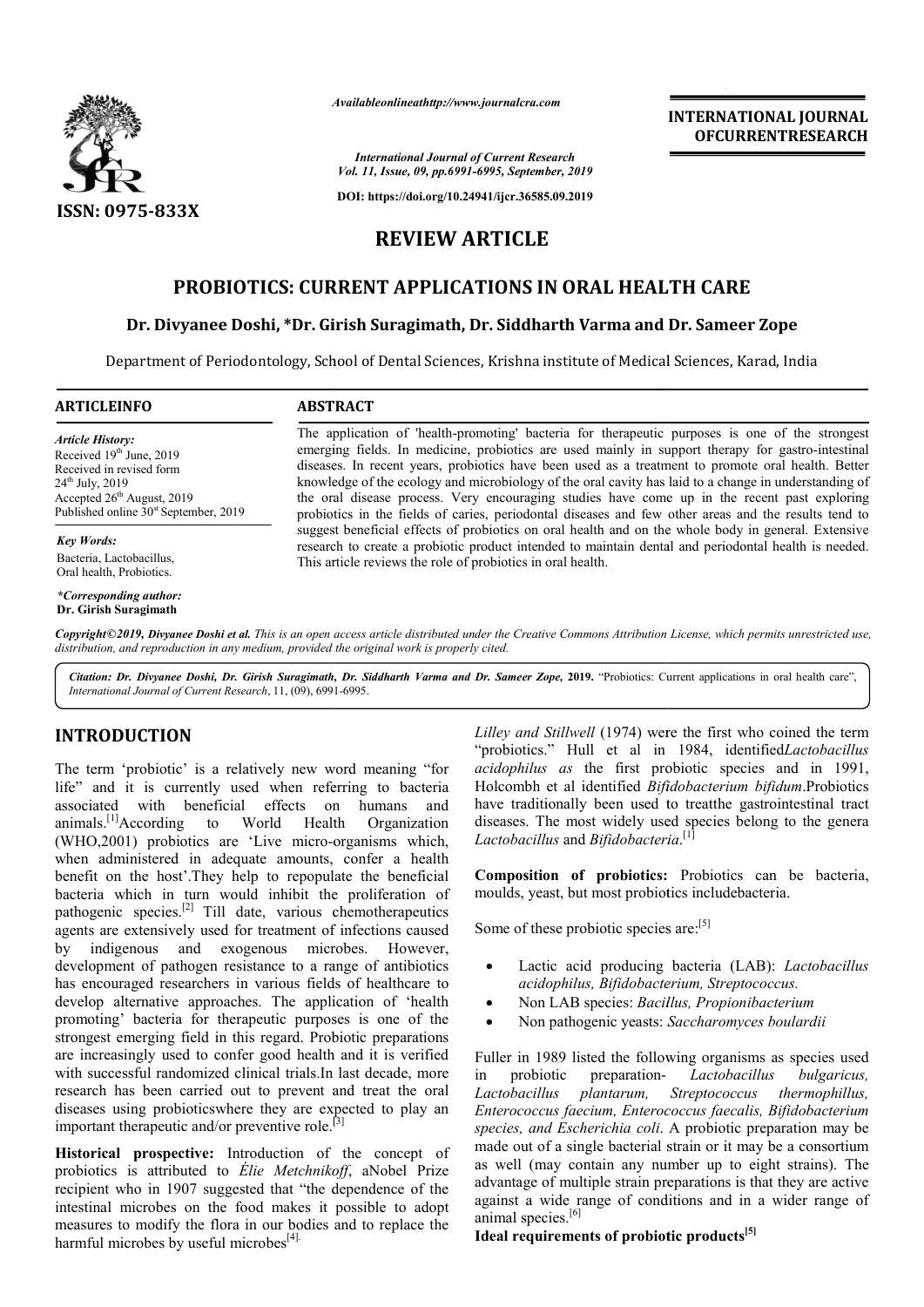- Should have beneficial effect on host.
- Should be non-pathogenic, nontoxic.
- Should replace and resist the intestinal micro-flora.
- Should be resistant to low pH.
- Should remain viable when stored.

**Mechanism of action:** Probiotics have three local or systemic modes of action  $[7,8,9]$ 

- Indirectly, probiotics compete with pathogens for essential nutrients; they can also restrict the pathogen adhesion capabilities by changing the environmental pH.
- Directly, probiotics are involved in the production of antimicrobial substances (lactic acid, hydrogen peroxide, bacteriocins) that can kill or inhibit the growth of pathogens.
- Probiotics can act on the host by modulating the host's innate and adaptive immune response (reducing the production of pro-inflammatory cytokines: IL-6, IL-1β, TNFα and increasing production of antiinflammatory cytokines: IL-10) and by improving the intestinal barrier integrity.[10]

**Different vehicles for administration of probiotics:** The most commonly used dietary lactobacilli are being consumed in milk products.[11] Different vehicles for probiotics administration are – Milk Products such asmilk drink,yoghurt, cheese, fruit Juices, lozenges, powder,gelatine,tablets,capsules.

**Probiotics and general health:** Probiotics have traditionally been used to treat diseases related to the gastrointestinal tract<sup>2</sup>. Studies suggest that probiotics may be useful in treatment of patients with coronary heart disease and hypertension<sup>[14]</sup>, urogenital infections<sup>[15]</sup>, lactose intolerance, elevated levels of  $cholesterol<sup>[16]</sup>$ . Other areas of application include probiotic effects against *Helicobacter pylori* infections in the stomach<sup>[2]</sup>, alcoholic liver diseases, hepatic encephalopathy<sup>[20]</sup>, small bowel bacterial overgrowth, ulcerative colitis and crohn's disease<sup>[17]</sup>, allergy to milk protein, juvenile chronic arthritis, asthma and they are also used as vaccine delivery vehicles.[2]Recently probiotics have been tried out in colon cancer, oral cancer, for neutralization of diatary carcinogens<sup>[18]</sup>, in retroviral gastroenteritis, fungal infections, atopic eczema<sup>[19]</sup>, vaginal infections, immune enhancement, rheumatoid arthritis and liver cirrhosis.<sup>[20]</sup>Study carried out by Lin Tao et al. in 2008 suggested slow progression of AIDS due to the lactobacilli strains that bind to mannose found on HIV envelope. This binding causes the colonization of HIV and prevents its further spread.<sup>[21]</sup>

**Probiotics and periodontitis:** Periodontitis is a chronic inflammatory condition affecting both the hard and soft tissues surrounding the teeth, caused by a combination of specific bacteria and inflammatory host responses and resulting in the destruction of the connective tissue of the gingiva, periodontal ligament and alveolar bone.<sup>[22]</sup>Periodontitis is also considered a risk factor for cardiovascular disease, pulmonary disease, type II diabetes, rheumatoid arthritis and adverse pregnancy<br>outcomes.<sup>[23]</sup>The current concents regarding the current concepts regarding the etiopathogenesis of periodontitis involve three factors which determine the risk for a patient to develop periodontitis.

These include (i) host susceptibility (ii) presence of periodontopathogens and (iii) the absence of 'beneficial bacteria.<sup>[11]</sup>Scaling and root planning are the gold standard treatmentsfor reduction of bacterial load. However, recolonization towards pretreatment level by periodontal pathogens occurs within weeks to months. The adjunctive use of local or systemic antibiotics only temporarily improves the outcome of periodontal therapy and excessive use may lead to development of antibiotic resistance. The use of probiotics to reduce the number of periopathogenic bacteria and increase the number of commensal organisms will favour the long-term treatment outcomes.

Guided Periodontal Pocket Recolonization is the concept of replacing the pathogenic bacteria in the gingival sulcus with beneficial bacteria.This is pioneered by Teughels et al in 2007. He observed that when a bacterial mixture that contained *Streptococcus sangius, Streptococcus mitis and Streptococcus salivarius* was cultured and supplemented with 1 mg/mL Yeast Extract (Difco), when injected into the periodontal pockets, the recolonization of *Porphyromonas gingivalis* and *Prevotella intermedia* were suppressed. These strains resulted significant reduction in pocket depth and attachment level gain.<sup>[24]</sup> *Streptococcus sanguis* has shownto produce prominent inhibitory properties against *Aggregatibacter actinomycetemcomitans* (Aa) colonization. Hydrogen peroxide produced by streptococcus sanguis either directly or by host enzyme amplification can kill  $Aa$ <sup>[25]</sup>These findings highlight the importance of the indigenous microbiota in oral ecology and suggest the replacement therapy, may offer a new therapeutic approach for the prevention of plaque related periodontal diseases. Significant improvement in jaw bone density and alveolar bone gain was found in periodontal pockets that received beneficial bacteria adjunctive to scaling and root planing.[26] Oral administration of *Lactobacillus salivarius (WB21),* in the form of tablets have shown to decrease the plaque index and probing pocket depth of subjects, suggesting clinical improvement of the periodontal condition by probiotic intervention.<sup>[27]</sup>L. casei  $37$  showed reduced number of most common periodontal pathogens and L. salivarius TI 2711 inhibit *P. gingivalis* when given for 4 or 8 weeks. $[28]$ 

**Probiotics and dental caries:** Dental caries is a multifactorial disease of bacterial origin and is characterized by acid demineralization of the tooth structure. It occurs following changes in the homeostasis of the oral ecosystem leading to proliferation of the streptococcusmutans biofilm. A probiotic must be able to adhere to tooth surfaces and integrate into the bacterial communities making up the dental biofilmto have a beneficial effect in limiting or preventing dental caries. It should also antagonize the cariogenic bacteria andprevent their proliferation. Finally, the probiotic should cause metabolism of food sugars which result in low acid production. The probiotics in dairy products have capacity to neutralize acidic conditions. For example, it has already been reported that cheese prevents demineralization of the enamel and promotes its remineralisation.<sup>[29,30,31]</sup>Studies have proven that one strain of *L. rhamnosus* and the species *L. casei* inhibited in vitro growth of two important cariogenic *streptococci, S. mutans* and *S. sobrinus.*It is proved that children consuming milk containing probiotic,had significantly fewer dental caries and lower salivary counts of S. mutans than controls. These promising results suggest a potentially beneficial application of probiotics for the prevention of dental caries.[29]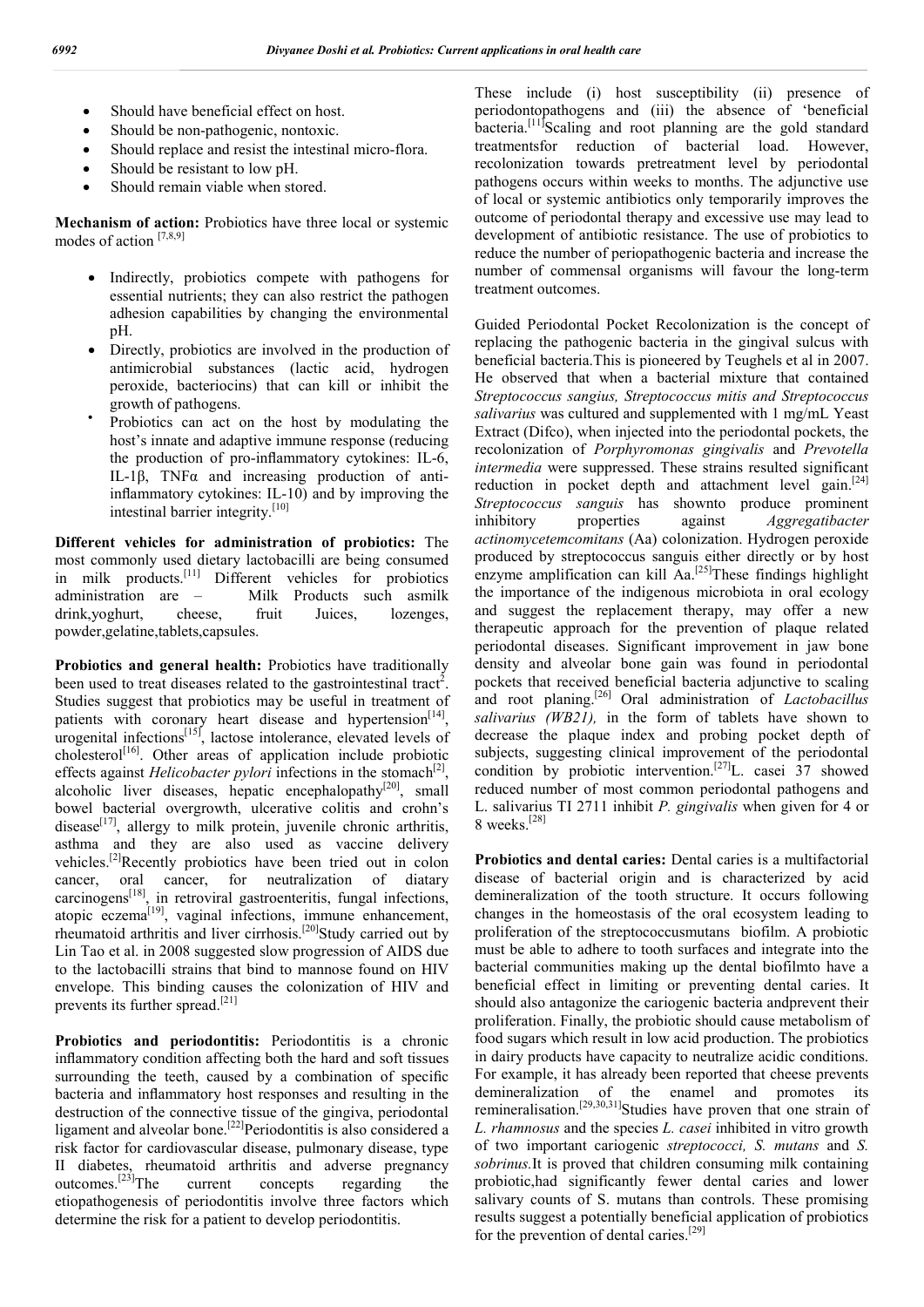| Name of Formulation                            | Description                                                                                                         |
|------------------------------------------------|---------------------------------------------------------------------------------------------------------------------|
| 1) Gum PerioBalance (marketed by Sunstar,      | The first probiotic specifically formulated to fight periodontal disease. It contains a patented                    |
| Etoy, Switzerland)                             | combination of two strains of L. reuteri which have synergistic properties in fighting cariogenic bacteria          |
|                                                | and periodonto pathogens. Each dose of lozenge contains $2 \times 10^8$ living cells of L. reuteri Prodentis.       |
|                                                | Users are advised to use a lozenge every day.                                                                       |
| 2) Nature Wise, Time Release Probiotics, Oral  | Claims to help in inhibiting certain harmful bacteria responsible for bad breath, tooth decay, sore throat,         |
| Health, Fresh Mint Flavour, Chewable Tablets   | and other upper respiratory infections. BLIS K12 and BLIS M18 strains help in preventing the                        |
|                                                | formation of dental plaque and significantly boost ear, nose, and throat immune defenses.                           |
| 3) Hyperbiotics - Pro-Dental Probiotic Natural | Claims to target bad breath and it contains top oral probiotic Strains <i>i.e.</i> S. salivarius K12, S. salivarius |
| Mint                                           | M18, L. reuteri and L. paracasei) combating the indiscriminate effects of antibacterial. These strains              |
|                                                | reside on the tongue, tonsils, and ear, nose and throat area so chewing them is the perfect delivery                |
|                                                | method combating bad breath and promote healthy teeth, gums, ears, throat, and sinuses.                             |
| 4) Sunstar Gum PerioBalance                    | A food supplement, containing the patented lactic acid bacterium, L. reuteri DSM 17938 and L. reuteri               |
|                                                | ATCC PTA 5289 that promote good microbes and restore a natural balance in the oral cavity.                          |
| 5) Jarrow Formulas -<br>Jarro-Dophilus<br>Oral | Consists of two probiotic strains L. brevis CECT 7480 and L. plantarum CECT 7481, claims to promote                 |
| Probiotic Peppermint - Lozenges                | the health of the gums, teeth, and better breath.                                                                   |

**Table 1. Marketed probiotic formulations claiming improved oral health[12,13]**

Recently the Regina T. C. et al studied the effect of oral probiotic lozenges provided by Hyperbiotics Pro $\square$ Dental, USA on the Caries Risk Factors among High $\Box$ Risk Caries Population showed significant reduction in plaque and calculus formation among participants with high risk of developing new caries lesion.[32]

**Probiotics and gingivitis:** Krasse P etal(2006) assessed the influence of the probiotic on plaque and the lactobacilli population in the saliva. They found that Lactobacillus reuteri was efficacious in reducing both gingivitis and plaque in patients with moderate to severe gingivitis.<sup>[33]</sup>It was suggested that $\overline{[11]}$ 

- o *Lactobacillus reuteri* produce an anti-microbial substance Reuterin, that effectively inhibits a wide range of pathogenic bacteria.
- Strains of *Lactobacillus reuteri* have an ability to block binding of pathogenic bacteria to host tissue.
- Anti-inflammatory effects of *L.reuteri* on the intestinal mucosa through the inhibition of proinflammatory cytokines invitro and invivo might be the basis of a direct or indirect effect of this bacterium on the gingiva in subject with gingivitis.

Probiotic mouthwash containing lactobacillus  $2\times10^8$  colonyforming units/g(sporlac sachets dissolved in distilled water) found to be as  $e$ ective as chlorhexidine as an adjunctive chemical plaque control agent.[34]

**Probiotics And Halitosis:** Halitosis has many causes (including consumption of particular foods, metabolic disorders, respiratory tract infections), but in most cases it is associated with an imbalance of the commensal microflora of the oral cavity. An anaerobic bacteria degrade salivary and food proteins to generate amino acids, which are in turn transformed into volatile sulphur compounds, like hydrogen sulphide and methane thiol. *Streptococcus salivarius*is abundantly detected among people without halitosis and is therefore considered a commensal probiotic of the oral cavity.[29,31]Bacteriocins *produced by S. salivarius*, known to contribute in reducing the number of bacteria that produce volatile sulphur compounds. The use of gum or lozenges containing *S. salivarius* K12 reduced levels of volatile sulphur compounds among patients diagnosed with halitosis.[29]

**Probiotics and candidiasis:** Candida species are able to cause a clinically apparent lesion if the immune defense are breached either on the local or systemic level.

Studies have shown that the subjects who consumed cheese containing the probiotic L.rhammnosus GG exhibited reduction in the prevalence of oral Candida which subsequently may confer protective effect against oral candidiasis. Various commercially available strains of lactobacilli probiotics can inhibit the growth of C. albicans possibly due to the low pH environment produced by the lactobacilli. In a laboratory study **c**andida-infected mice which were fed with L.acidophilus exhibited accelerated clearance of C. albicans from the mouth.<sup>[35]</sup>The probiotic bacteria that have been investigated against Candida species to date include Streptococcus salivarius K12, Lactobacillus rhamnosus GR-1, Lactobacillus reuteri RC14, and also clinical isolates of Lactobacillus.<sup>[36]</sup>Administration of probiotics in along with antifungal drugs have proven to synergize clearance of Candida.[37] Ishikawa et al have reported that, when palatal surfaceof maxillary dentures regularly cleaned with the probiotic containing*Lactobacillus rhamnosus* HS111, *Lactobacillus acidophillus* HS101, and *Bifidobacterium bifidum* daily reduced oral candidal burden in healthy denture wearers.**[38]**Evidence suggests that probiotics can also reduce the risk of hypo-salivation and feeling of dry mouth.<sup>[39]</sup>

**Probiotics and oral cancer:** *Lactobacillus plantarum* induces apoptosis in oral cancer KB cells through upregulation of phosphatase and tensin homolog (PTEN) and downregulation of mitogen-activated protein kinases(MAPK) signaling pathways, *L. plantarum* is proposed as a potential candidate for probiotics cancer therapy, $[40]$ nevertheless such proposition needs to be thoroughly examined in the relevant animal models prior to its translation into clinical uses.

**Safety and Dosage:** According to the U.S. Food and Drug Administration, probiotics are Generally Recognized as Safe (GRAS). Regarding dosage, there is no standard dosage recommended for the administration of probiotics. Studies carried out showed a wide range of dosages that are safe for various probiotics. For lactobacilli, dosages ranged from 100 million to 1.8 trillion colony-forming units per day. *Saccharomyces* dosages ranged between 250 mg and 500 mg/day. Variations are seen in dosages depending on the age, where dosages for children are typically half the adult dose and for infants, it is one-fourth the adult dose.<sup>[41]</sup>

**Side effects:** According to a 2002 report jointly released by the World Health Organization (WHO) and the Food and Agriculture Organization (FAO) of the United Nations "probiotics may theoretically be responsible for four types of side effects: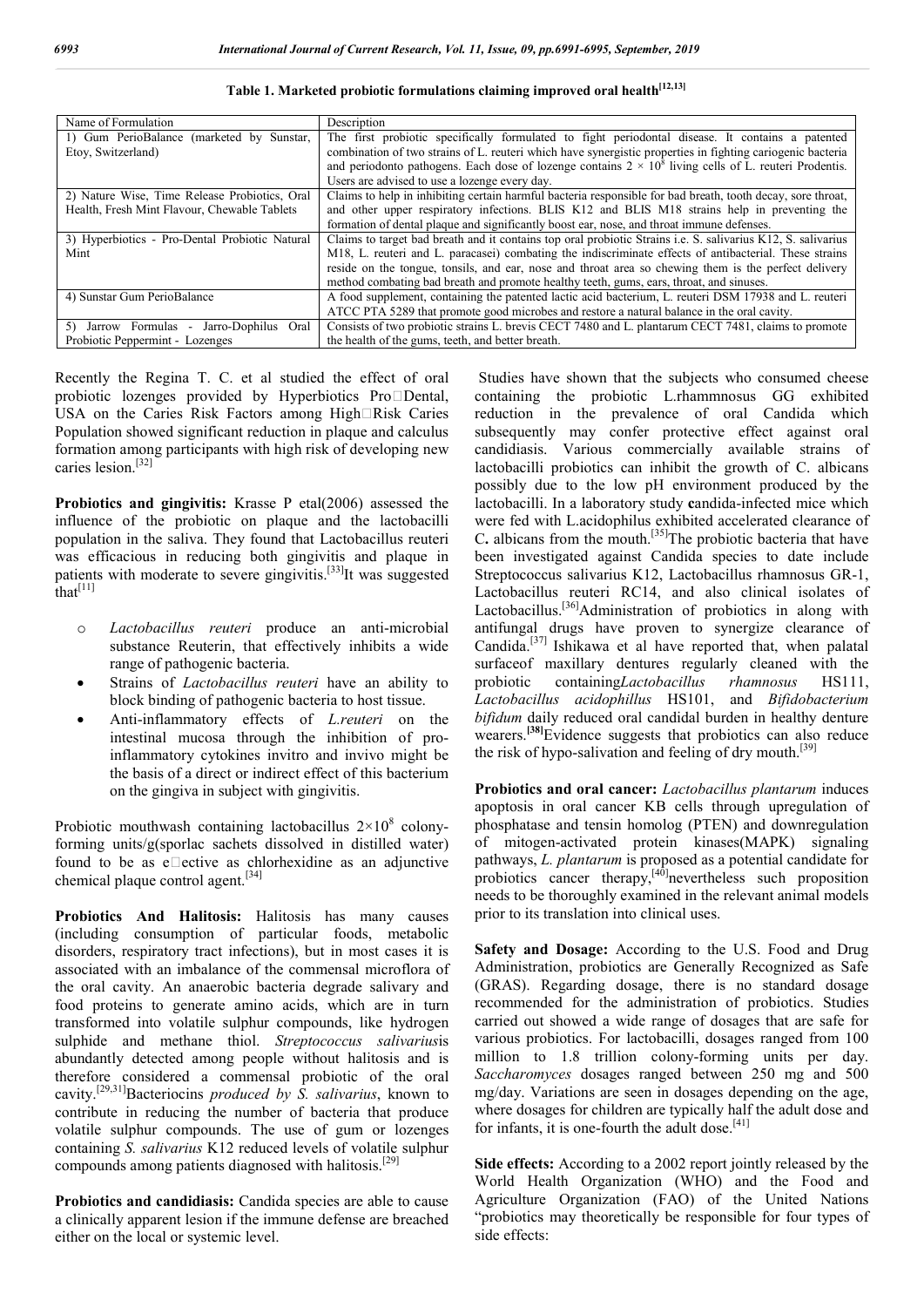- Systemic infections like bacteremia, endocarditis.
- Deleterious metabolic activities such as deconjugation of bile salts,D-lactic acidosis
- Excessive immune stimulation in susceptible individuals.
- Minor gastrointestinal symptomssuch as abdominal cramping, nausea, soft stools, and taste disturbance have been reported.<sup>[42]</sup>

**Future research:** The WHO/FAO working group recommended that new probiotic strains be evaluated for safety by testing for antibiotic resistance, toxin production and hemolytic potential, assessing metabolic activities such as Dlactate production and bile salt deconjugation, conducting human studies to evaluate side effects and post-market surveillance of commercial consumers, and ideally, studying their use in immunocompromised animals to determine infectivity of the probiotic organism in this type of host. Also,more independent studies are need to carry out to look into specific probiotic strains, doses, delivery methods, treatment schedule, mechanisms of action, safety and how to maintain the results of the probiotic interventions.Finally, possibilities to genetically modify or engineer potential probiotics strains may offer totally new visions need to be studied.

#### **Conclusion**

In the recent times when organisms are fast developing resistance to antibiotics, the emergence of probiotics appears to be a boon for the treatment of diseases. Researches have confirmed that the oral diseases are not only confined to the oral cavity but have strong systemic effects. Hence a good oral health confers a good systemic state and probiotics offer a natural and promising option to establish this.

## **REFERENCES**

- 1. Suvarna VC, Boby VU. 2005. Probiotics in human health: A current assessment. *Current science*. 88(11):1744-8.
- 2. Teughels W., Essche M., Sliepen I. 2008. Probiotics and oral health care; Periodontol 2000; 48(1):11-147.
- 3. Mahasneh S, Mahasneh A. Probiotics: A promising role in dental health. Dentistry journal2017;5(4):26.
- 4. Meurman JH. 2007. StamatovaI.Probiotics: contributions to oral health. *Oral Dis.,* 13,443–51
- 5. Babaji P., Keswani K., Lau H., Lau M., Sharma N., Punga R. 2012. Role of probiotics in oral health: A review of the literature. *Journal of Education and Ethics in Dentistry,* 2(2):52.
- 6. Senok AC., Ismaeel AY., Botta GA. 2005. Probiotics: facts and myths. Clin Microbiol Infect11:958-66.
- 7. Gueimonde M and Salminen S. New methods for selecting and evaluating probiotics. Digestive and Liver Disease 2006; 38:S242-S247.
- 8. Shira D. and Gorbach SL. 2006. Probiotics: Their role in the treatment and prevention of disease. *Expert Review of Anti-Infective Therapy*. 4:261-75.
- 9. Devine DA. and Marsh PD. 2009. Prospects for the development of probiotics and prebiotics for oral applications. *J Oral Microbiology.,* 1:1-11.
- 10. Ciorba MA. and Stenson WF. 2009. Probiotic therapy in radiation-induced intestinal injury and repair. (Report).

*Annals of the New York Academy of Sciences.,* 165:190- 93.

- 11. Teughels W., Newman MG., Couke W. 2007. Guiding Periodontal Pocket Recolonization —a proof of concept. *J Dent Res.,* 86(11):1078-82.
- 12. Kumar N., Marotta F., Dhewa T., Mishra V., Kumar V., Bharadwaj A. 2017. Management of oral health through novel probiotics: A review. *International Journal of Probiotics & Prebiotics.,* 12(3):109-15.
- 13. Pandya D. 2016. Benefits of probiotics in oral cavity-A detailed review. *Ann Int Med and Dent Res.,* 2(5):10-7.
- 14. Naruszewicz M., Johansson M., Zapolska-Downar D., Bukowska H. 2002. Effect of Lactobacillus plantarum 299v on cardiovascular disease risk factors in smokers. *Am J Clin Nutr.,* 76:1249–55.
- 15. Waigankar SS., Patel V.2011. Role of probiotics in urogenital healthcare. *J Midlife Health*., 2(1):5-10.
- 16. De Roos NM., Schouten G., Katan MB. 1999. Yoghurt enriched with Lactobacillus acidophilus does not lower blood lipids in healthy men and women with normal to borderline high serum cholesterol levels. *Eur J Clin Nutr*., 53:277–80.
- 17. Iqbal MZ., Qadir MI., Hussain T., Janbaz KH., Khan YH., Ahmad B. 2014. Probiotics and their beneficial effects against various diseases. *Pak J Pharm Sci*., 27(2):405-15
- 18. Gayathri D., Rashmi BS. 2016. Anti-cancer properties of probiotics: a natural strategy for cancer prevention. *EC Nutrition.,* 5(4):1191-202.
- 19. Song S., Lee SJ., Park DJ., Oh S., Lim KT. 2016. The anti-allergic activity of Lactobacillus plantarum L67 and its application to yogurt. *J dairy Res*., 2016;99(12):9372- 2.
- 20. Lo RS., Austin AS., Freeman JG. 2014. Is there a role for probiotics in liver disease? Scientific World Journal 2014: 874768.
- 21. Lin T. 2008. Current opinion in HIV and AIDS. *Int J Basic Appl Med Sci.,* 3:599-602.
- 22. Petersen P. 2003. The World Oral Health Report 2003: Continuous improvement of oral health in the 21st century - the approach of the WHO Global Oral Health Programme. Community Dentist. *Oral Epidemiology.,* 31:3-23.
- 23. Bartold PM., Marshall RI. and Haynes DR. 2005. Periodontitis and rheumatoid arthritis: a review*. J Periodontol.,* 76:2066-74.
- 24. Teughels W., Newman MG., Couke W. 2007. Guiding Periodontal Pocket Recolonization —a proof of concept. *J Dent Res.,* 86(11):1078-82.
- 25. Quiryen M., Teughels W., Haake S. 2007. Microbiology of periodontal diseases. In: Fermin A Carranza, editor. Carranza's Clinical Periodontology,  $10<sup>th</sup>$  edi. New Delhi: Elseviser. p.153.
- 26. Nackaerts O., Jacobs R., Quirynen M., Rober M., Sun Y., Teughels W. 2008. Replacement therapy for periodontitis: pilot radiographic evaluation in a dog model. *J Clin Periodontol*., 35:1048–52.
- 27. Shimauchi H., Mayanagi G., Nakaya S. 2008. Improvement of periodontal condition by probiotics with Lactobacillus salivarius WB2 1: a randomized, double blind placebo controlled study. *J Clin Periodontol*., 35(10):897-905.
- 28. Dham R, Sharnamma B, Dutt P,Tyagi P. Probiotics in Periodontics Good or Bad!!! A Review. Journal of Dental and Medical Sciences 2014;13(7):80-87.